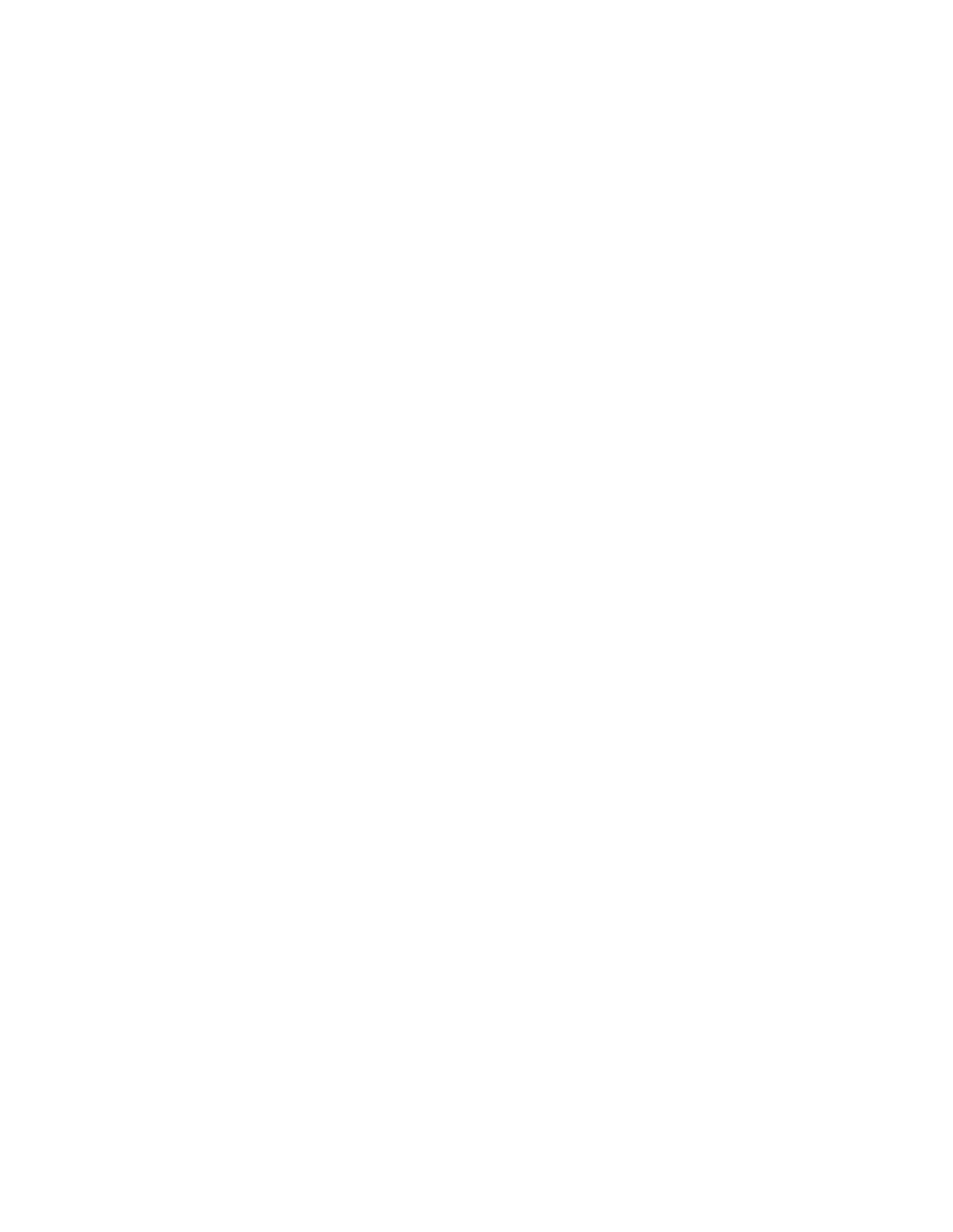## **BURKE, Justice.**

[¶1] Appellant, Terry Neidlinger, Sr., appeals the district court's "Order Denying Defendant's Motion to Withdraw No Contest Plea." He contends that the district court abused its discretion in denying the motion. We conclude that the district court lacked subject matter jurisdiction to consider the motion and dismiss the appeal.

### *ISSUE*

[¶2] Mr. Neidlinger presents one issue:

Did the trial court abuse its discretion when it determined that manifest injustice did not exist permitting Appellant to withdraw his no contest plea after sentencing?

# *FACTS AND PROCEEDINGS*

[¶3] In February 2006, Mr. Neidlinger was charged with two counts of taking indecent liberties with a minor and one count of third-degree sexual assault. In August of 2006, he pled "no contest" to one count of indecent liberties. In exchange for the plea, the other two charges were dismissed. The district court sentenced him to three to five years of incarceration. The sentence was suspended and Mr. Neidlinger was placed on probation. Mr. Neidlinger filed a notice of appeal challenging the Judgment and Sentence. That appeal was docketed in this Court as No. 06-0292.

[¶4] Mr. Neidlinger was ordered to complete sex offender treatment as a condition of his probation, but he was terminated from the treatment program. In February 2007, the district court revoked his probation and reinstated the underlying prison sentence. Mr. Neidlinger filed a second notice of appeal challenging the probation revocation. That appeal was docketed in this Court as No. 07-0062. The two appeals were consolidated and determined in *Neidlinger v. State*, 2007 WY 204, 173 P.3d 376 (Wyo. 2007). In that decision, we affirmed the conviction for indecent liberties and reversed the probation revocation. *Id*., ¶¶ 9, 13, 173 P.3d at 378-79. On remand, the district court re-imposed probation.

[¶5] In August of 2008, Mr. Neidlinger filed a motion seeking discharge from probation. The matter was set for hearing, but the district court continued the hearing because Mr. Neidlinger was in federal custody, charged with falsely asserting he was a U.S. Marshal. The State again moved to revoke Mr. Neidlinger's probation.

[¶6] In February of 2009, after Mr. Neidlinger was convicted on the federal charge, the district court held a hearing on the motion for discharge from probation and the State's petition for revocation. On March 4, 2009, the district court issued an Order Denying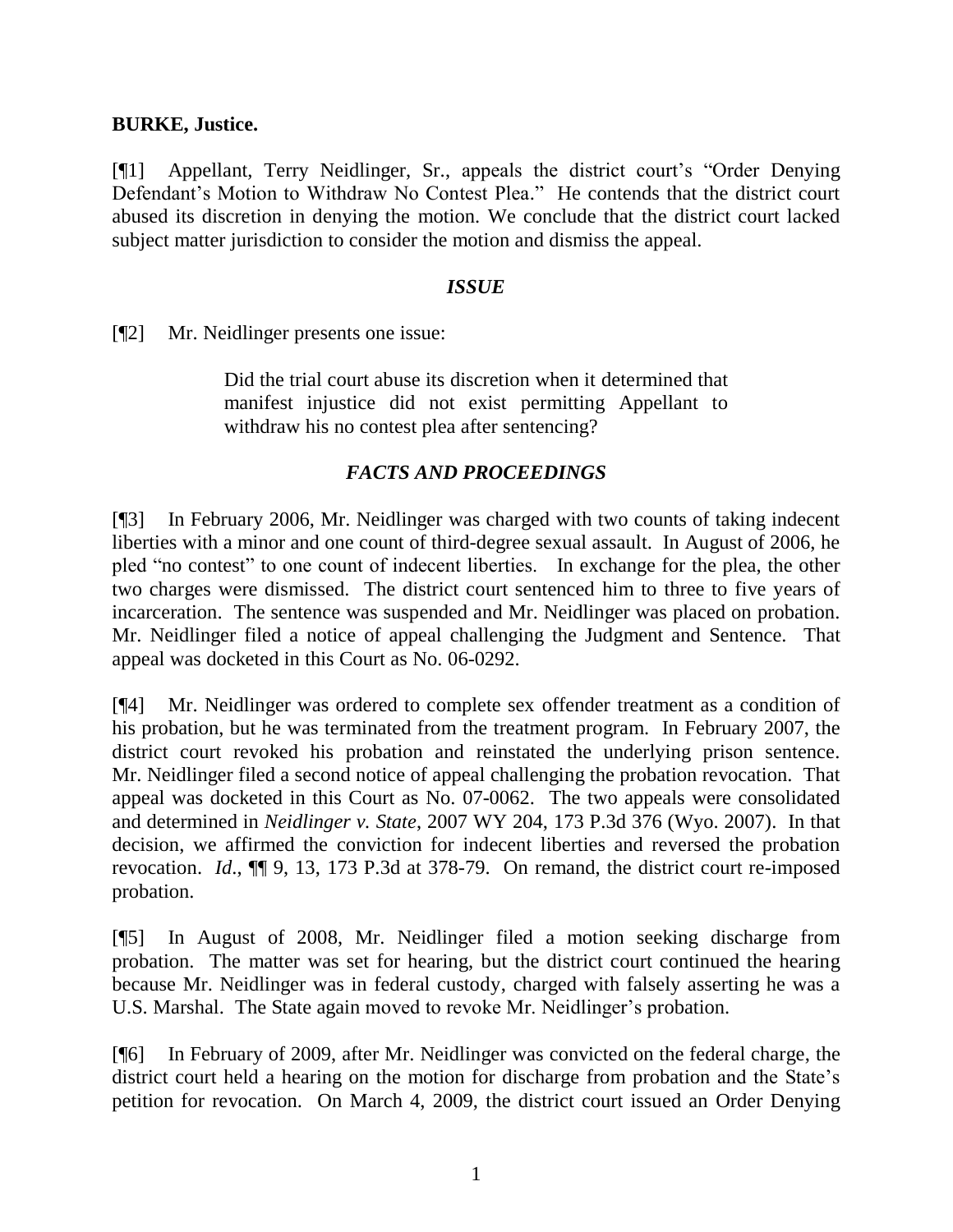Early Discharge from Probation and an Order Revoking Probation and Imposing Sentence. On February 4, 2009, Mr. Neidlinger filed a Motion to Withdraw No Contest Plea. The district court held a hearing on the motion on February 26, 2009. The district court entered an Order Denying Defendant's Motion to Withdraw No Contest Plea on March 9, 2009. Mr. Neidlinger filed a timely notice of appeal.

# *DISCUSSION*

[¶7] Initially we note that, in his brief, Mr. Neidlinger states: "This case is an appeal from the Order Denying Early Discharge from Probation, Order Revoking Probation and Imposing Sentence, and Order Denying Defendant's Motion to Withdraw No Contest Plea." Despite this assertion, Mr. Neidlinger focuses his argument solely on the Order Denying Defendant's Motion to Withdraw No Contest Plea. To the extent that he challenges the other orders, he presents no argument whatsoever. We therefore summarily affirm the Order Denying Early Discharge from Probation and the Order Revoking Probation and Imposing Sentence.

[¶8] Mr. Neidlinger's primary argument concerning the denial of his motion to withdraw is that the trial court did not advise him that a plea of no contest was the functional equivalent of a guilty plea. He claims that because this distinction was not clearly explained, his plea was not voluntary. The State disputes Mr. Neidlinger's claim, but first asks us to determine whether the district court had subject matter jurisdiction to entertain the motion. Whether subject matter jurisdiction exists is a question of law that is reviewed *de novo*. *Patrick v. State*, 2005 WY 32, ¶ 6, 108 P.3d 838, 840 (Wyo. 2005).

[¶9] Mr. Neidlinger sought to withdraw his plea pursuant to W.R.Cr.P. 32(d):

*Plea withdrawal*.—If a motion for withdrawal of a plea of guilty or nolo contendere is made before sentence is imposed, the court may permit withdrawal of the plea upon a showing by the defendant of any fair and just reason. At any later time, a plea may be set aside only to correct manifest injustice.

Although Rule 32(d) does not set a time limit for filing a motion to withdraw a plea after sentencing, we have previously recognized that a limit must exist in order to give effect to the general rule that a case is no longer pending after a judgment and sentence has been entered. *Nixon v. State*, 2002 WY 118, ¶ 9, 51 P.3d 851, 853 (Wyo. 2002). Once a defendant's conviction is final because he has exercised his right to appeal, or the time for appeal has expired, the district court no longer has authority over the case. *Id*., ¶ 13, 51 P.3d at 854. The district court only has jurisdiction to act if the case has been remanded or if a specific, express exception conferring jurisdiction is created by a rule or statute. *See, e.g.*, W.R.Cr.P. 35(a) & (b) (allowing a court to correct an illegal sentence at